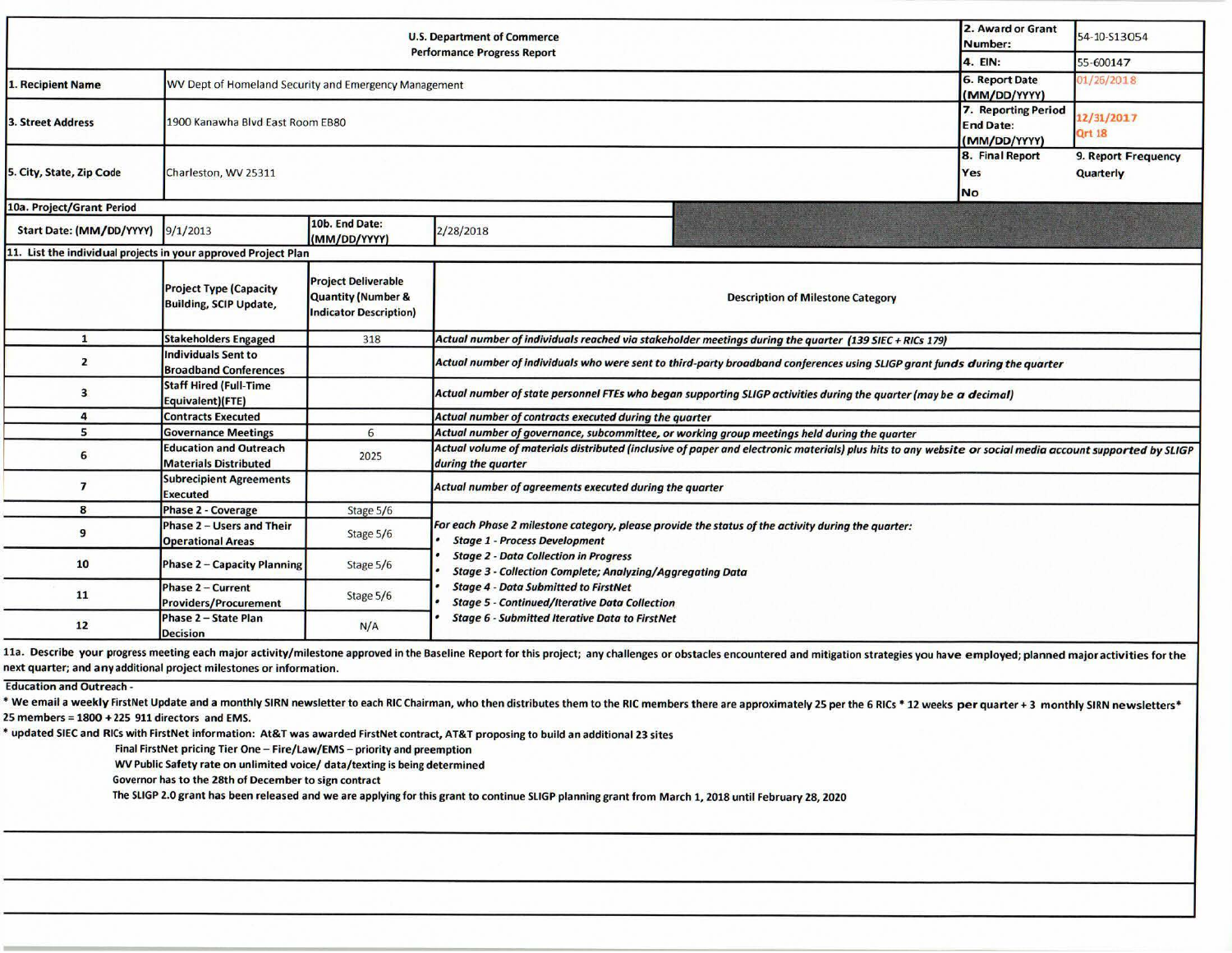11c. Provide any other information that would be useful to NTIA as it assesses this project's progress.

**lld. Describe any success stories or best practices you have identified. Please be as specific as possible.** 

**12. Personnel** 

12a. If the project is not fully staffed, describe how any lack of staffing may impact the project's time line and when the project will be fully staffed.

| <b>Job Title</b>                                                                                                                      | FTE%                   | 12b. Staffing Table - Please include all staff that have contributed time to the project. Please do not remove individuals from this table.<br><b>Project (s) Assigned</b> |                                                                                                                                               |                      |                                      |                   |                 | Change                                         |                                                 |
|---------------------------------------------------------------------------------------------------------------------------------------|------------------------|----------------------------------------------------------------------------------------------------------------------------------------------------------------------------|-----------------------------------------------------------------------------------------------------------------------------------------------|----------------------|--------------------------------------|-------------------|-----------------|------------------------------------------------|-------------------------------------------------|
|                                                                                                                                       |                        |                                                                                                                                                                            |                                                                                                                                               |                      |                                      |                   |                 |                                                |                                                 |
| <b>SWIC</b><br><b>GE McCabe</b>                                                                                                       | 90%                    |                                                                                                                                                                            | Supervising and supporting activities related to technical considerations, outreach, education, phase 2 planning, staff activities, reporting |                      |                                      |                   |                 |                                                |                                                 |
| <b>Technical Support Advisor</b><br><b>Mark Smith</b><br><b>Patick McGue</b>                                                          | 40%                    | Network                                                                                                                                                                    | Provide technical support to the Broadband Committee, SPOC and SWIC. Administering and monitoring the Broadband traffic on the SIRN Broadband |                      |                                      |                   |                 |                                                |                                                 |
| <b>GIS Analyst</b>                                                                                                                    |                        |                                                                                                                                                                            |                                                                                                                                               |                      |                                      |                   |                 |                                                |                                                 |
| <b>Project Manager</b><br>Lisa Paxton                                                                                                 | 100%                   |                                                                                                                                                                            | Oversee grant administrative support, outreach, assist with phase 2 planning, plan meetings and conferences                                   |                      |                                      |                   |                 |                                                |                                                 |
| <b>Project Manager Tommy</b><br>Dingess                                                                                               | 5%                     |                                                                                                                                                                            | Oversee grant administrative support                                                                                                          |                      |                                      |                   |                 |                                                |                                                 |
| <b>Data Collection Support</b><br><b>Fred Mixer</b>                                                                                   | 100%                   |                                                                                                                                                                            | Assist with FirstNet Data Collection efforts                                                                                                  |                      |                                      |                   |                 |                                                |                                                 |
| 13. Subcontracts (Vendors and/or Subrecipients)                                                                                       |                        |                                                                                                                                                                            |                                                                                                                                               |                      |                                      |                   |                 |                                                |                                                 |
| 13a. Subcontracts Table - Include all subcontractors. The totals from this table must equal the "Subcontracts Total" in Question 14f. |                        |                                                                                                                                                                            |                                                                                                                                               |                      |                                      |                   |                 |                                                |                                                 |
| <b>Name</b>                                                                                                                           |                        | <b>Subcontract Purpose</b>                                                                                                                                                 | <b>Type</b><br>(Vendor/Subrec.)                                                                                                               | RFP/RFQ Issued (Y/N) | Contract<br><b>Executed</b><br>(Y/N) | <b>Start Date</b> | <b>End Date</b> | <b>Total Federal Funds</b><br><b>Allocated</b> | <b>Total Matching Funds</b><br><b>Allocated</b> |
|                                                                                                                                       | <b>Legal Services</b>  |                                                                                                                                                                            | Vendor                                                                                                                                        | N                    | N                                    |                   | 9/30/2016       | \$22,500.00                                    | \$0.00                                          |
|                                                                                                                                       |                        |                                                                                                                                                                            |                                                                                                                                               |                      |                                      |                   |                 |                                                |                                                 |
| Lisa Paxton                                                                                                                           | <b>Program Manager</b> |                                                                                                                                                                            | Vendor                                                                                                                                        | Y                    | $\vee$                               |                   | 9/30/2016       | \$25,200.00                                    | \$0.00<br>\$0.00                                |
|                                                                                                                                       | Cunnort Accident       |                                                                                                                                                                            | Vendor                                                                                                                                        | N                    | N                                    |                   | 9/30/2016       | \$100,000.00                                   |                                                 |

| <b>Name</b>       | <b>Subcontract Purpose</b>              | <b>Type</b><br>(Vendor/Subrec.) | RFP/RFQ Issued (Y/N) | <b>Contract</b><br><b>Executed</b><br>(Y/N) | <b>Start Date</b> | <b>End Date</b> | <b>Total Federal Funds</b><br><b>Allocated</b> | <b>Total Matching Funds</b><br><b>Allocated</b> |
|-------------------|-----------------------------------------|---------------------------------|----------------------|---------------------------------------------|-------------------|-----------------|------------------------------------------------|-------------------------------------------------|
|                   | Legal Services                          | Vendor                          |                      | N                                           |                   | 9/30/2016       | \$22,500.00                                    | \$0.00                                          |
|                   |                                         |                                 |                      |                                             |                   |                 |                                                |                                                 |
| Lisa Paxton       | <b>Program Manager</b>                  | Vendor                          |                      |                                             |                   | 9/30/2016       | \$25,200.00                                    | \$0.00                                          |
|                   | <b>Support Assistant</b>                | Vendor                          |                      | N                                           |                   | 9/30/2016       | \$100,000.00                                   | \$0.00                                          |
| <b>Fred Mixer</b> | <b>FirstNet Data Collection Support</b> | Vendor                          |                      |                                             | 10/21/2015        | 1/8/2016        | \$42,000.00                                    | \$0.00                                          |
|                   |                                         |                                 |                      |                                             |                   |                 |                                                |                                                 |
|                   | <b>Broadband SME</b>                    | Vendor                          |                      | N                                           |                   | 9/30/2016       | \$136,500.00                                   | \$0.00                                          |

**13b. Describe any challenges** 

**encountered with vendors** 

**and/or subrecipients.** 

**Qrt 18** 

**07/01/2017** - **09/30/2017** 

**Amended Budget as of 08/14/2017** 

**14. Budget Worksheet** 

Columns 2, 3 and 4 must match your current project budget for the entire award, which is the SF-424A on file.